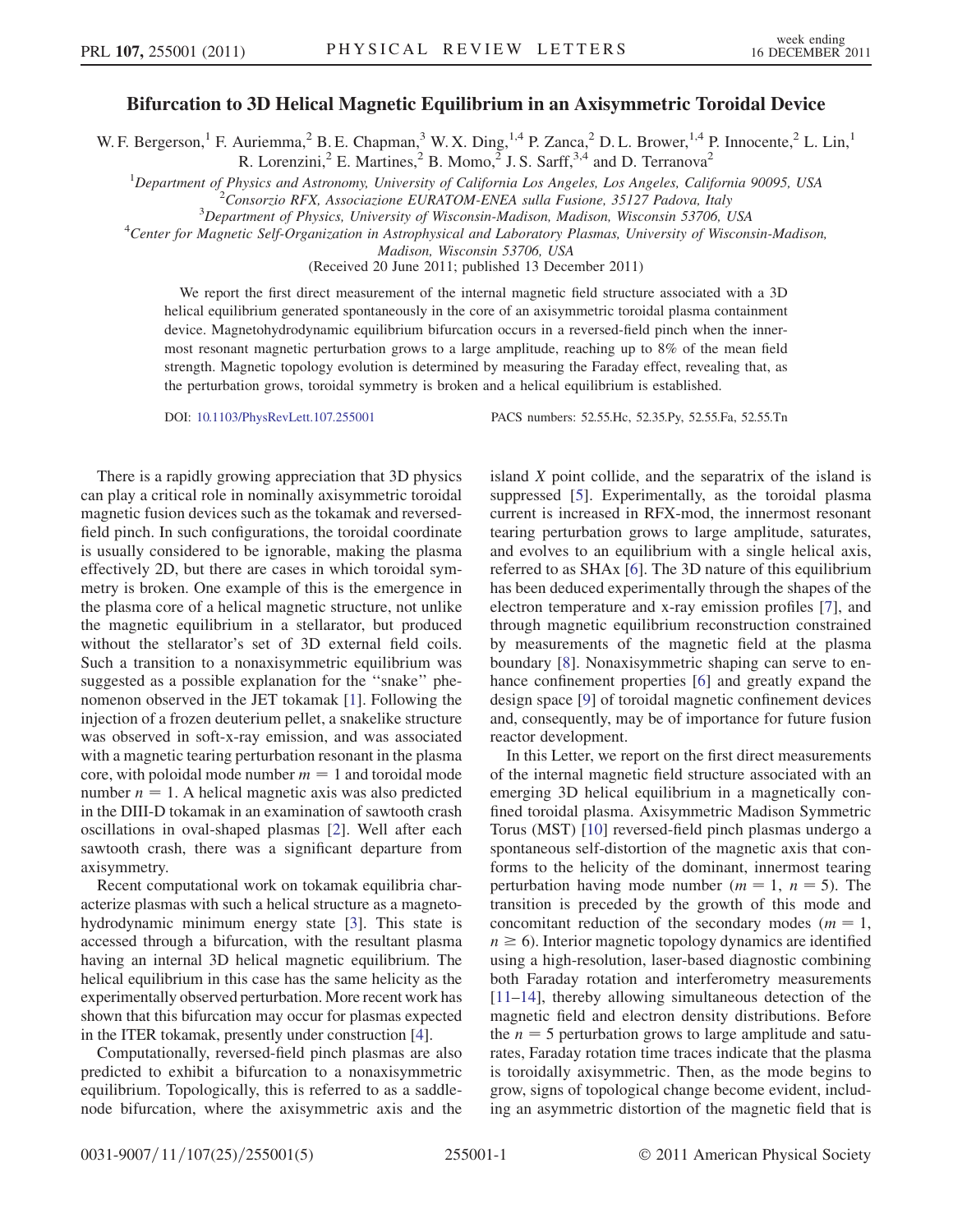largest at the location of the helical structure (former O-point location) in the plasma interior. In these same plasmas, interferometric measurements reveal that the density profile also exhibits an asymmetric structure. A nonaxisymmetric helical equilibrium is computed and compared with both the Faraday rotation and plasma density measurements, providing good spatial and temporal agreement. The magnetic topology is characterized by a 3D helical core surrounded by a 2D axisymmetric plasma shell.

The data presented herein were obtained from MST plasmas having a major radius  $R_0 = 1.5$  m and minor radius  $a = 0.5$  m. The deuterium plasmas have a maximum toroidal plasma current  $I_p \approx 0.6$  MA and a central lineaveraged electron density  $\bar{n}_e \approx 0.5 \times 10^{19} \text{ m}^{-3}$ . Tearing perturbations (modes) are driven unstable in these plasmas due to a naturally occurring gradient in the radial profile of the inductively-driven plasma current. This current profile was measured previously with the Faraday rotation diagnostic in toroidally axisymmetric plasmas [\[12\]](#page-4-5).

The temporal evolution of the lowest-n,  $m = 1$  tearing modes in a plasma with spontaneous toroidal symmetry breaking is shown in Fig. [1\(a\).](#page-1-0) Fluctuations in the toroidal magnetic field,  $\delta b_{\phi}$ , associated with the tearing modes are measured at the plasma boundary with a toroidal array of magnetic sensing coils. Around 18 ms, the  $n = 5$  mode begins to grow rapidly, eventually saturating at an amplitude  $\delta b_{\phi}^{5}(a)/\overline{B}_{\theta}(a) \approx 8\%$ , where  $B_{\theta}(a)$  is the poloidal field at the plasma boundary. Simultaneously, there is a modest reduction in the modes with  $n \geq 6$ , leading to a very peaked  $m = 1$  mode spectrum with  $\delta b_{\phi}^{5}/\delta b_{\phi}^{6-9} > 10$ , where the denominator is the square root of the sum of the squares of the  $n \geq 6$  mode amplitudes. MST plasmas with a peaked mode spectrum are observed over a range of toroidal plasma

<span id="page-1-1"></span>

<span id="page-1-0"></span>FIG. 1 (color online). Temporal evolution of (a) plasma current  $I_p$  (dashed line), the dominant mode  $\delta b_\phi^5$  (bold-red line), and secondary modes  $\delta b_{\phi}^{6-9}$  summed together (grey line), (b) density-weighted line-averaged magnetic field,  $\overline{B}_z(t)$ , at impact parameters  $= -2$ , 6, and 13 cm, and (c) asymmetry factor (defined in text) during the transition to helical state. Data from shot 1110915006.

current, but the dominant mode achieves its largest amplitude at the largest current.

The temporal dynamics of internal magnetic and density structures are measured by a high-speed, high-precision, laser-based, polarimeter-interferometer system which has 11 chords (spacing  $\Delta x \sim 7-8$  cm) across the plasma diameter [\[11\]](#page-4-3). The chords are arranged in two sets, one set (6 chords) displaced five degrees toroidally from the other. Along each chord the system measures simultaneously the equilibrium and fluctuating values of the line-integrated density,  $\phi(x) = c_i \int n_e dz$ , and the Faraday rotation effect,  $\psi(x) = c_F \int n_e B_z dz$ , where  $c_i$  and  $c_F$  are constants,  $x =$  $R - R_0$  is the impact parameter, and dz is the chord length [\[14\]](#page-4-4). The density-weighted line-averaged magnetic field  $\bar{B}_z = \int n_e B_z dz / \int n_e dz$  for the three central-most chords is shown in Fig. [1\(b\)](#page-1-0) at times before, during, and after the growth of the  $n = 5$  mode. Before 18 ms, there is no mean magnetic field component,  $B_z$ , along the chord at  $x =$  $+6$  cm because it is perpendicular to the toroidal and poloidal fields. Also during this time, the chords at  $x = -2$  and  $x = +13$  cm (inboard and outboard) have the same magnitude because they are tangent to the same core flux surface. The opposite sign results from the component of the poloidal magnetic field parallel to the laser beam changing direction across the magnetic axis. For chords with impact parameter near the magnetic axis, the measurements are spatially localized to the plasma core as the only contribution to the line-integrated measurement occurs there [[12](#page-4-5),[13](#page-4-6)].

As the  $n = 5$  mode amplitude begins to grow ( $t \sim$ 18 ms),  $\bar{B}_z$  along the outboard chord changes significantly, while there is little or no change in  $\bar{B}_z$  along the inboard chord as shown in Fig. [1\(b\)](#page-1-0). Furthermore,  $\overline{B}_z$  along the chord at  $x = +6$  cm now deviates from zero, implying a prompt displacement of the core current channel within  $\sim 0.5$  ms. To quantify this difference in magnetic field change between the inboard and outboard chords, we define an asymmetry factor  $I_{\text{asym}} = [|\bar{B}_z(+)| |\bar{B}_z(-)|]/B_\theta(a)$ , where  $+/-$  refers to the inboard/outboard chord locations. Note that  $I_{\text{asym}} = 0$  reflects perfect symmetry, and contributions to  $I_{\text{asym}}$  from the equilibrium Shafranov shift are negligible for the central chords being discussed. As shown in Fig. [1\(c\)](#page-1-0), the asymmetry factor remains near zero before 18 ms but reaches nearly 0.4 shortly after, indicating significant deviation from axisymmetry. Measurement uncertainty in  $I_{\text{asym}}$  is ~0.1. Symmetry breaking can be caused by helical deformation associated with a single tearing mode or a helical current. For example, the perturbation from an  $m = 1$  tearing mode on  $\bar{B}_z(+)$  and  $\bar{B}_z(-)$  is nearly the same [i.e.,  $\Delta B_z(+) \cong$  $\Delta B_z(-)$ , where  $\Delta$  denotes the change of magnetic field during the transition from multiple helicity,  $t < 18$  ms, to single helicity,  $t > 18$  ms] because of opposing perturbing currents in the O and X points leading to  $I_{\text{asym}} \neq 0$  [[13\]](#page-4-6). However, measurements show that after  $t = 18$  ms, the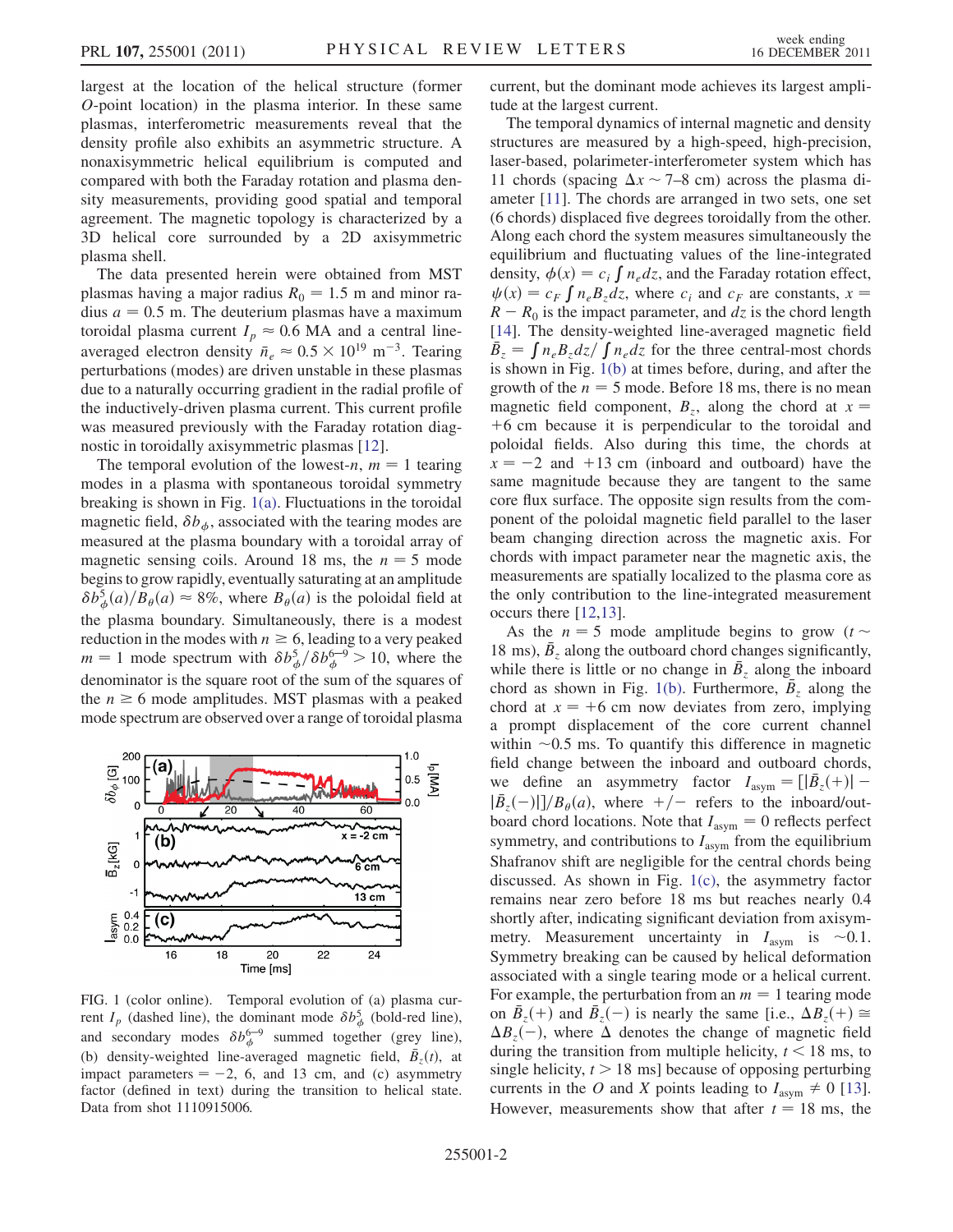change in the magnetic field inboard,  $\Delta \bar{B}_z(x = -2 \text{ cm})$  < 50 G, is markedly different from the change in the magnetic field outboard,  $\Delta \bar{B}_z(x = +13 \text{ cm})$  up to 530 G, thereby implying a diminished fluctuating current near the  $X$  point. This result is inconsistent with routinely observed  $m = 1$  tearing modes and provides experimental evidence for a distortion of the magnetic topology into a 3D helical equilibrium.

The measurements presented in Fig. [1](#page-1-1) reflect directly the breaking of symmetry in the plasma core. The growth to large amplitude of the  $n = 5$  mode generates an electromagnetic braking torque which causes the mode's normally rapid rotation to slow and eventually cease, or lock [\[15\]](#page-4-7). In the discharge in Fig. [1,](#page-1-1) the  $n = 5$  structure comes to rest shortly after 18 ms along the outboard midplane at the location of the Faraday rotation diagnostic and is intersected by the  $x = +13$  cm chord. The locking orientation of the  $n = 5$  structure varies from shot to shot. When, for example, the  $n = 5$  structure locks inboard of the magnetic axis, the largest magnetic field distortion is observed along the  $x = -2$  cm chord, and the asymmetry factor changes sign, becoming negative.

The breaking of axisymmetry is also observed through interferometric measurement of the density distribution. Profiles of the line-integrated density from three different plasmas, with  $I_{\text{asym}} \approx -0.4, 0.4, \text{ and } 0$ , are shown in Fig. [2.](#page-2-0) Plasmas with  $I_{\text{asym}} \approx \pm 0.4$  are similar to data shown in Fig. [1.](#page-1-1) Changes in the density profile are observable when  $|I_{\text{asym}}| > 0.1$ . For the outboard case, where  $I_{\text{asym}} > 0$ , the line-integrated density in the outboard chords is larger than that for the axisymmetric profile, while the line-integrated density along the inboard chords is smaller. For the inboard case, where  $I_{\text{asym}}$  < 0, the opposite is true. Calculation of the density profile centroid location is one means of

<span id="page-2-0"></span>

FIG. 2 (color online). Measured profiles of the line-integrated density for  $I_{\text{asym}} < 0$  (inboard, red triangles, shot 1100914044) and  $I_{\text{asym}} > 0$  (outboard, blue diamonds, shot 1100915071), and  $I_{\text{asym}} \approx 0$  (standard axisymmetric density, black X, shot 1100915071). Density measurements have been normalized to the value at  $R - R_0 = 0.06$  m. Error bars are comparable to symbol size.

quantifying the difference between these two asymmetric profiles. The location of the density profile centroid is defined as  $\bar{x} = \sum x \phi(x) / \sum \phi(x)$ . For the standard axisymmetric equilibrium,  $\bar{x} = +4.0$  cm, the result of an outward Shafranov shift. For the outboard case,  $\bar{x} = +5.6$  cm, while for the inboard case,  $\bar{x} = +1.9$  cm, both reflecting a centroid shift of about 2 cm relative to the axisymmetric case. The measured density profile suggests that there is a nonaxisymmetric equilibrium in the core.

To better visualize the 3D nature of these MST plasmas, we reconstruct the magnetic topology based on measurements at the plasma boundary of the equilibrium and fluctuating magnetic fields. The reconstruction is then compared, successfully, with the internal constraints provided by Faraday rotation and interferometry measurements. The nonaxisymmetric reconstruction technique used is a variant [\[16\]](#page-4-8) of that developed for similar plasmas in RFX-mod [\[8](#page-4-0)]. The axisymmetric portion of the magnetic equilibrium is calculated with a model based on a toroidal geometry. The nonaxisymmetric helical distortion due to the eigenfunction of the innermost resonant mode is calculated via Newcomb's equation, again in toroidal geometry. The composite equilibrium is shown in Fig. [3\(a\)](#page-2-1). This reconstruction corresponds to a case in which the O point of the original helical perturbation locks in an outboard orientation at the location of the Faraday rotation diagnostic, as was the case for the discharge in Fig. [1](#page-1-1). There are two key features to note in this figure. First, there is only one magnetic axis, located far off the geometric center  $-$  the original Shafranov-shifted magnetic axis of the toroidal axisymmetric equilibrium has disappeared. Second, the magnetic topology consists of a helical core surrounded by an axisymmetric outer shell, the latter being enforced by the axisymmetric conducting shell at the plasma boundary.

Once the 3D flux surface geometry is determined, it can serve as the basis upon which to invert the line-integrated density measurements and determine the local density everywhere in space by application of a minimization process [\[16](#page-4-8)]. The reconstructed density profile is shown

<span id="page-2-2"></span>

<span id="page-2-1"></span>FIG. 3 (color). (a) Magnetic flux surfaces as determined by the helical reconstruction code, (b) reconstruction of local density resulting from fit to the nonaxisymmetric helical flux surfaces. Data taken from shot 1100915018.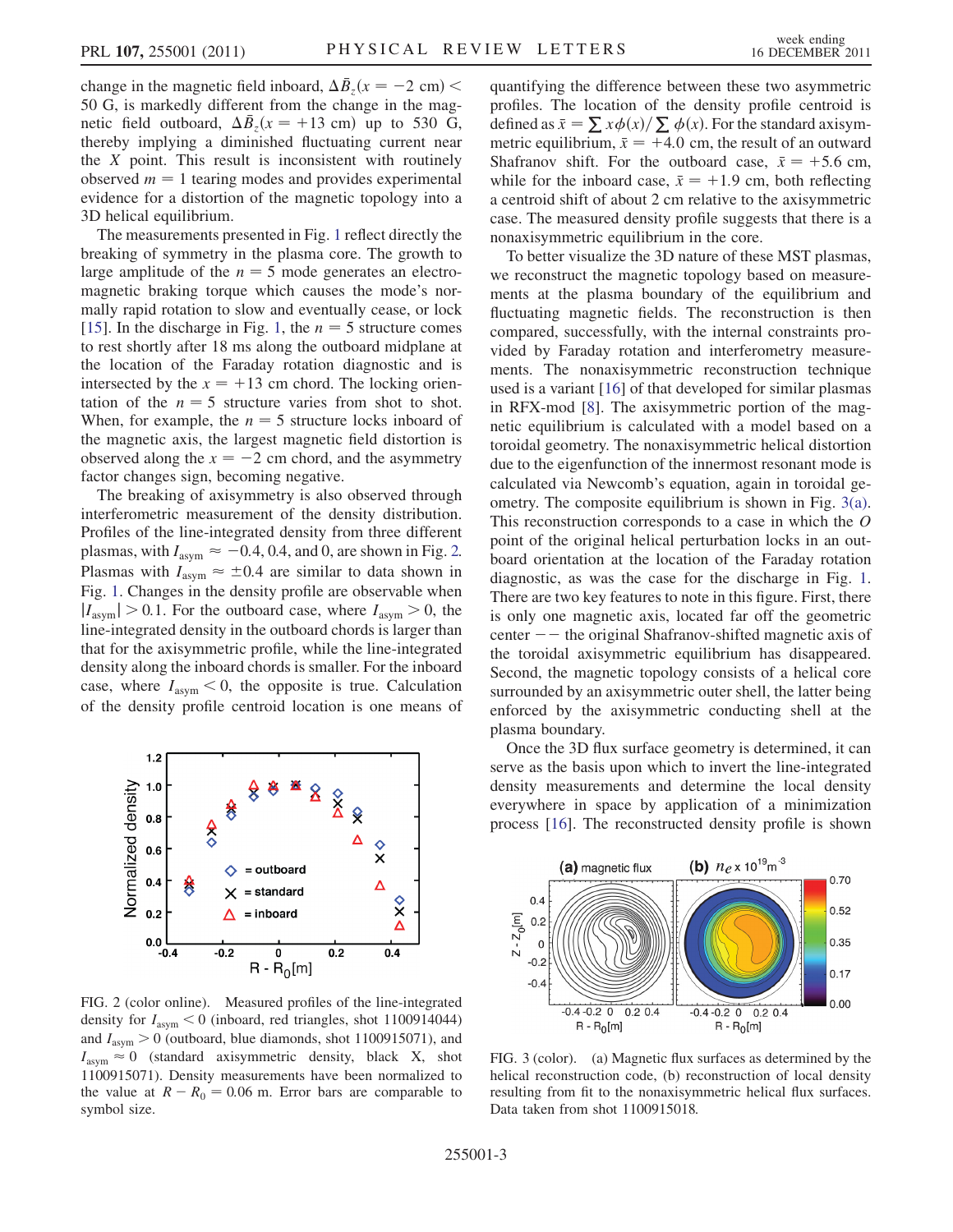

<span id="page-3-7"></span>FIG. 4 (color online). Comparison of measured (solid red diamonds) to synthetic diagnostic (open black circles) from reconstruction for line-integrated (a) density and (b) Faraday rotation profiles. Data taken from shot 1100915018. Lineintegrated profiles are based on the same data as shown in Fig. [3.](#page-2-2) Error bars are comparable to symbol size.

in Fig. [3\(b\)](#page-2-1). Like the equilibrium flux surfaces, the equilibrium density exhibits a helical bean structure in the core with an axisymmetric boundary. It is clear that the flux surface and density profile reconstructions are topologically similar. This outcome is enforced by the inversion process where the density is held constant on each flux surface.

Both the density and magnetic field profile reconstructions have been benchmarked against the experimental measurements. In Fig. [4\(a\)](#page-3-7), line-integrated density profiles from measurement and computation based on the helical inversion are shown to be in excellent agreement. A more robust test of the helical reconstruction probes its ability to reproduce accurately the Faraday rotation data that comprise the  $\bar{B}_z$  data shown earlier. By combining the two reconstructed profiles in Fig. [3,](#page-2-2) and adding a synthetic Faraday rotation diagnostic, one can compare directly the experimentally measured line integrals to that in the reconstruction. This is a more rigorous test since the magnetic reconstruction was not constrained by the experimental Faraday rotation data. The comparison of experimental and synthetic data is shown in Fig. [4\(b\)](#page-3-7), where good agreement between the two is observed. The  $\chi^2$  fit improves 50% when utilizing a helical basis rather than the toroidal axisymmetric model for the density and Faraday reconstructions. In synthesizing the density and Faraday rotation data, toroidal displacement of the two sets of offset chords must be included. The poloidal location of the  $n = 5$  helical structure rotates 25 $\degree$  between the two sets, consistent with measurements.

Beyond its ability to match the Faraday rotation data at a single point in time, the reconstruction code can also track the temporal dynamics of the helical equilibrium evolution. To illustrate, the reconstruction is used to track the location in the plasma core where the Faraday rotation effect  $\bar{B}_z = 0$ . The experimentally measured time evolution of this zero-crossing (obtained from linear interpolation between the  $x = -2$  and  $+13$  cm chords) for a single MST discharge is plotted as a solid line in Fig. [5.](#page-3-8) This again

<span id="page-3-8"></span>

FIG. 5 (color online). Measured Faraday rotation zerocrossing (solid line) compared to 3D reconstruction (red diamonds) for MST plasma with spontaneous transition into and out of a helical core. Helical structure is located near the outboard midplane. Data taken from shot 1100915079.

is a case where the helical structure is outboard at the location of the Faraday rotation diagnostic. Overplotted in this figure are red diamonds showing the reconstructed (predicted) zero-crossing locations, this time from a temporal series of helical reconstructions. The displacement of the measured zero-crossing is well reproduced by the nonaxisymmetric reconstructions both for the transition into the 3D helical equilibrium as well as the back transition at  $\sim$ 25 ms.

In this Letter we have demonstrated for the first time the direct measurement and characterization of the core magnetic field associated with the bifurcation of a 2D toroidally axisymmetric plasma into a 3D topology with broken toroidal symmetry. As the innermost resonant  $m = 1$ tearing mode grows to large amplitude and saturates, the initially small helical perturbation evolves into a new, helical equilibrium. This equilibrium is observed directly as a substantial asymmetric distortion of the line-integrated magnetic field and electron density. Reconstruction of the helical equilibrium is found to agree well, both spatially and temporally, with the direct internal measurements. By combining the internal measurements with the nonaxisymmetric equilibrium reconstruction, we can proceed in the future to more accurately identify the internal dynamics and confinement properties of the 3D equilibrium.

- <span id="page-3-1"></span><span id="page-3-0"></span>[1] A. Weller *et al.*, *[Phys. Rev. Lett.](http://dx.doi.org/10.1103/PhysRevLett.59.2303)* **59**, 2303 (1987).
- <span id="page-3-2"></span>[2] E.A. Lazarus et al., [Plasma Phys. Controlled Fusion](http://dx.doi.org/10.1088/0741-3335/48/8/L01) 48, [L65 \(2006\)](http://dx.doi.org/10.1088/0741-3335/48/8/L01).
- <span id="page-3-3"></span>[3] W. A. Cooper et al., Phys. Rev. Lett. **105**[, 035003 \(2010\).](http://dx.doi.org/10.1103/PhysRevLett.105.035003)
- <span id="page-3-4"></span>[4] W. A. Cooper, J. P. Graves, and O. Sauter, [Plasma Phys.](http://dx.doi.org/10.1088/0741-3335/53/2/024002) [Controlled Fusion](http://dx.doi.org/10.1088/0741-3335/53/2/024002) 53, 024002 (2011).
- <span id="page-3-6"></span><span id="page-3-5"></span>[5] D. F. Escande et al., [Phys. Rev. Lett.](http://dx.doi.org/10.1103/PhysRevLett.85.3169) 85, 3169 (2000).
- [6] R. Lorenzini et al., Phys. Rev. Lett. **101**[, 025005 \(2008\)](http://dx.doi.org/10.1103/PhysRevLett.101.025005).
- [7] R. Lorenzini et al., Phys. Plasmas 16[, 056109 \(2009\).](http://dx.doi.org/10.1063/1.3082821)